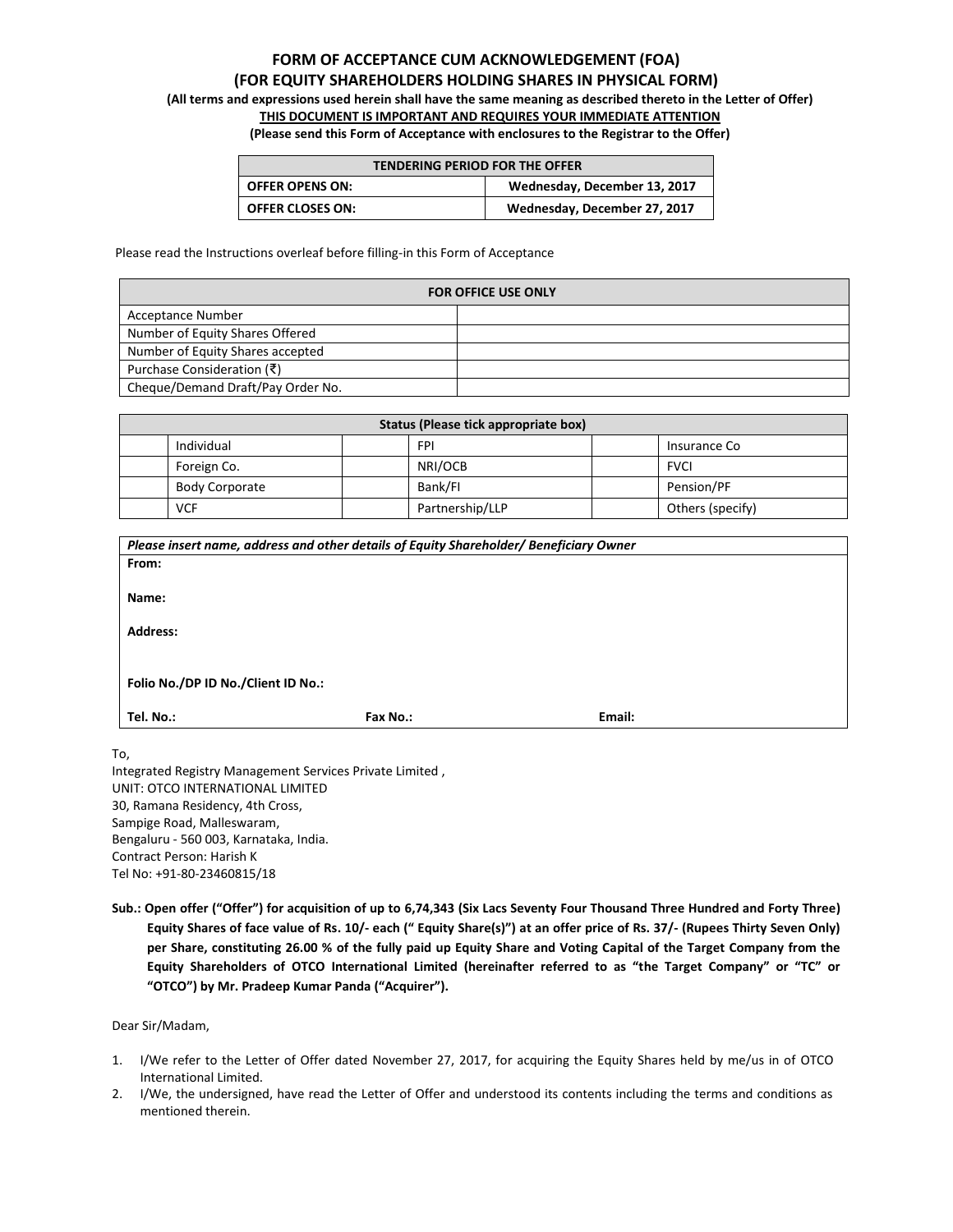- 3. I/ We, unconditionally Offer to sell to the Acquirer the following Equity Shares in the Target Company held by me/ us at a price of Rs. 37.00 (Rupees Thirty Seven Only) per Equity Share.
- 4. Details of Equity Shares held and tendered/ offered under the offer:

**Ledger Folio No……………………Number of share certificates attached……….................... Representing ………………………… Equity Shares In figures In words** Equity Shares held as on Identified Date November 28, 2017 Number of Equity Shares Offered under the Open Offer

| Sr. No.                    | <b>Share Certificate No.</b> | <b>Distinctive Nos.</b> |    | No. of Equity Shares |
|----------------------------|------------------------------|-------------------------|----|----------------------|
|                            |                              | From                    | To |                      |
| 1.                         |                              |                         |    |                      |
| 2.                         |                              |                         |    |                      |
| 3.                         |                              |                         |    |                      |
| Total Marcel Fourth Chause |                              |                         |    |                      |

## **Total No. of Equity Shares**

 *(In case of insufficient space, please use additional sheet and authenticate the same)*

- 5. I/We authorize the Acquirer to accept the Equity Shares so offered or such lesser number of Equity Shares that the Acquirer may decide to accept in consultation with the Manager to the Offer and in terms of the Letter of Offer and I/we further authorize the Acquirer to apply and obtain certificate(s) as may be deemed necessary by them for the said purpose. I further authorize the Acquirer to return to me/ us, Equity Share in respect of which the Offer is not found/ not accepted, specifying the reasons thereof.
- 6. I/ We also note and understand that the shares/ Original Share Certificate(s) and Transfer Deed(s) will be held by the Registrar to the Offer in trust for me / us till the date the Acquirer makes payment of consideration or the date by which Shares/ Original Share Certificate(s), Transfer Deed(s) and other documents are dispatched to the shareholders, as the case may be.
- 7. I/ We hereby confirm that the Equity Shares comprised in this Tender Offer are offered under Open Offer free from all liens, equitable interest, charges and encumbrance.
- 8. I/ We declare that there are no restraints/ injunctions or other covenants of any nature which limits/ restricts in any manner my/ our right to tender Equity Shares under the Open Offer and that I/ We am/are legally entitled to tender the Equity Shares.
- 9. I/ We agree that the Acquirer will pay the Offer Price as per the Stock Exchange mechanism.
- 10. Details of the other Documents (duly attested) (Please  $\checkmark$  as appropriate, if applicable) enclosed:

| Power of Attorney                                     | Previous RBI approvals for acquiring the Equity<br>Shares of Otco International Limited hereby<br>tendered in the Open Offer |
|-------------------------------------------------------|------------------------------------------------------------------------------------------------------------------------------|
| Death Certificate                                     | <b>Succession Certificate</b>                                                                                                |
| Self-attested copy of PAN Corporate<br>authorizations | Corporate authorizations                                                                                                     |
| Others (please specify):                              |                                                                                                                              |

## 11. Equity Shareholders Details:

| <b>Particulars</b>        | 1st / Sole holder | Joint holder 1 | Joint holder 2 | Joint holder 3 |
|---------------------------|-------------------|----------------|----------------|----------------|
| <b>Full Name(s)</b>       |                   |                |                |                |
| <b>PAN</b>                |                   |                |                |                |
| Address of the 1st / Sole |                   |                |                |                |
| holder                    |                   |                |                |                |
| Telephone of 1st / Sole   |                   |                |                |                |
| holder e-mail id of 1st / |                   |                |                |                |
| Sole                      |                   |                |                |                |
| Signature(s)*             |                   |                |                |                |

\*Corporate must also affix rubber stamp and sign.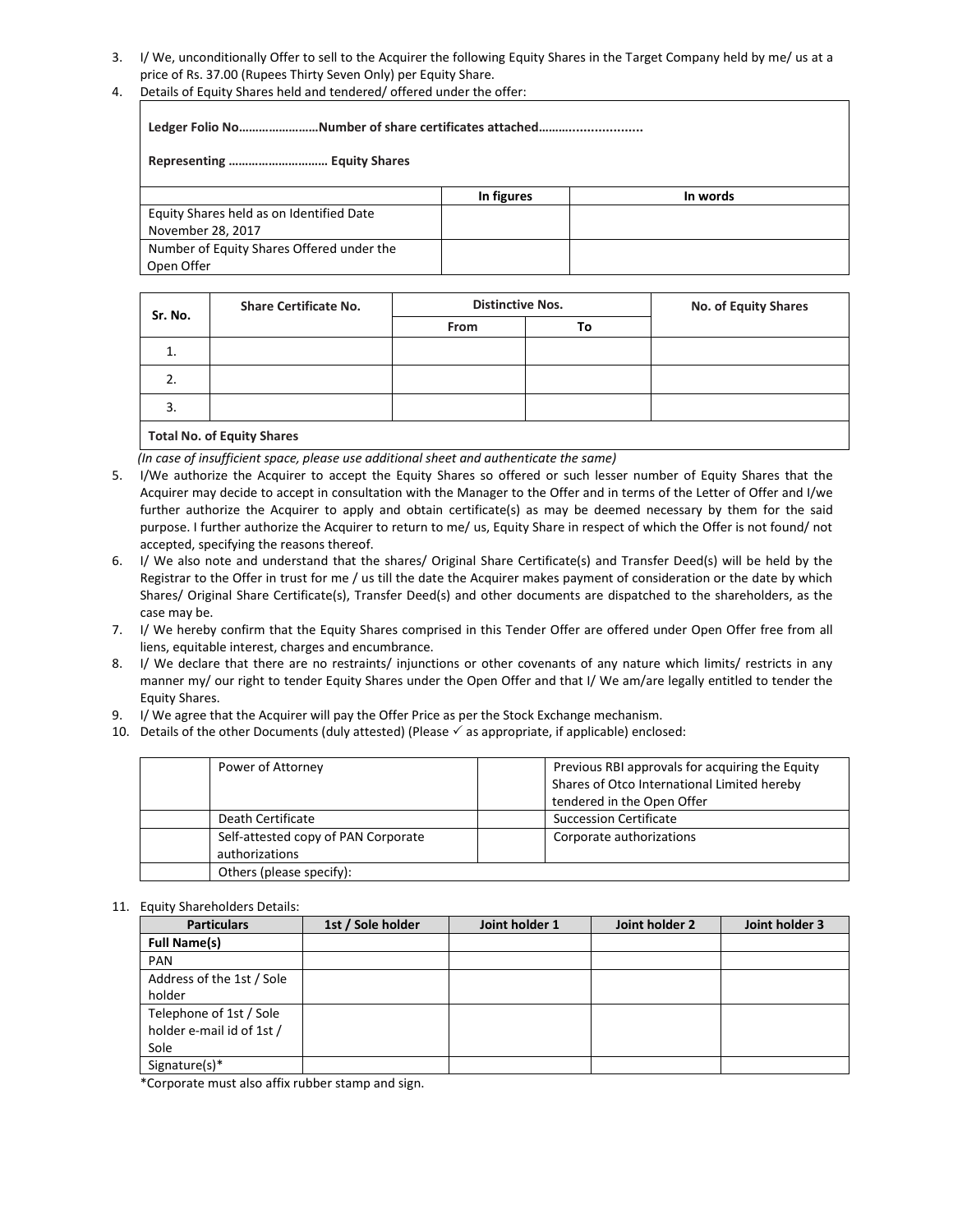### 12. **Bank Details**

So as to avoid fraudulent encashment in transit, and also to enable payment through ECS/NACH the shareholder(s) may, at their option, provide details of bank account of the first / sole shareholder and the consideration cheque or demand draft will be drawn accordingly.

I / We permit the Acquirer or the Manager to the Offer to make the payment of Consideration through ECS/NACH of the Reserve Bank of India based on the Bank Account Details provided below and a photo copy of cheque is enclosed.

| Savings/Current/(Others; please specify) : |
|--------------------------------------------|
|--------------------------------------------|

Name of the Bank Branch: \_\_\_\_\_\_\_\_\_\_\_\_\_\_\_\_\_\_\_\_\_\_\_\_\_\_\_\_\_\_\_\_\_\_\_\_\_\_\_\_\_\_\_\_\_\_\_\_\_\_

Account Number: \_\_\_\_\_\_\_\_\_\_\_\_\_\_\_\_\_\_\_\_\_\_ IFSC Code of Bank\_\_\_\_\_\_\_\_\_\_\_\_\_\_\_\_\_\_\_\_\_\_\_\_\_\_\_\_\_\_\_\_\_\_\_

The Permanent Account Number (PAN No.) allotted under Income Tax Act, 1961 is as below:

|               | <b>1st Shareholder</b> | 2nd Shareholder | 3rd Shareholder |
|---------------|------------------------|-----------------|-----------------|
| PAN / GIR No. |                        |                 |                 |

Yours faithfully,

Signed and Delivered:

|                               | FULL NAME(S) OF THE HOLDERS | SIGNATURE(S) |
|-------------------------------|-----------------------------|--------------|
| <b>First/Sole Shareholder</b> |                             |              |
| Joint Holder 1                |                             |              |
| Joint Holder 2                |                             |              |

## **INSTRUCTIONS:**

- 1. This Offer will open on Wednesday, December 13, 2017 and close on Wednesday, December 27, 2017.
- 2. This Form of Acceptance has to be read along with the Letter of Offer and is subject to the terms and conditions mentioned in the Letter of Offer and this Form of Acceptance.
- 3. Eligible Persons who wish to tender their Equity Shares in response to this Open Offer should submit the documents mentioned in paragraph 8.12 of the Letter of Offer to the selling broker, who in turn would deliver the said documents along with the Transaction Registration Slip (TRS) to the Registrar.
- 4. All documents / remittances sent by or to Eligible Persons will be at their own risk and the Eligible Persons are advised to adequately safeguard their interests in this regard.
- 5. All documents as mentioned in paragraph 8.12 of the Letter of Offer shall be enclosed with the valid Form of Acceptance otherwise the shares will be liable for rejection. The Equity Shares shall be liable for rejection on the following grounds amongst others:
	- a. If share certificates of any other company are enclosed with the Form of Acceptance instead of the share certificate of the Company;
	- b. Non-submission of Notarized copy of death certificate / succession certificate / probated/Will, as applicable in case any Eligible Person has deceased.
	- c. If the Eligible Person(s) bid the shares but the Registrar does not receive the share certificate; or
	- d. In case the signature in the Form of Acceptance and Form SH-4 doesn't match as per the specimen signature recorded with the Target Company / Registrar.
- 6. The shareholders should consult their tax advisors or consultants for tax implications of tendering their Equity Shares in the Offer.
- 7. For details procedure for tendering the Equity Shares in the Offer, refer the Letter of Offer.